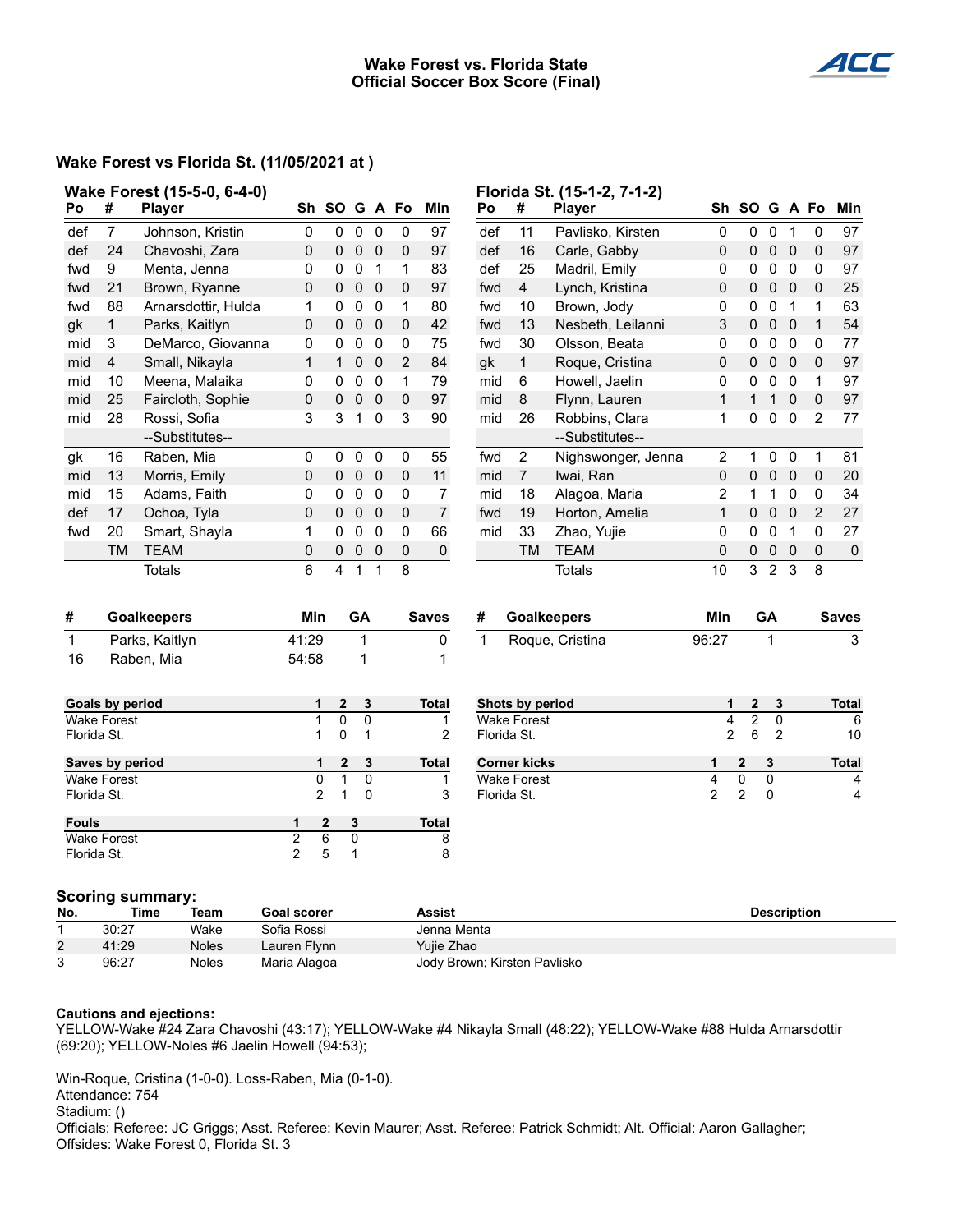## **Wake Forest vs. Florida State Play-by-Play Summary (Period 1)**



# **Wake Forest vs Florida St. (11/05/2021 at )**

| Time  | Play                                                                 |
|-------|----------------------------------------------------------------------|
| 00:00 | Roque, Cristina at goalie for Florida St.                            |
| 00:00 | Parks, Kaitlyn at goalie for Wake Forest                             |
| 02:27 | Shot by Wake Small, Nikayla, bottom right, saved by Roque, Cristina. |
| 02:36 | Corner kick [02:36].                                                 |
| 03:03 | Shot by Wake Arnarsdottir, Hulda.                                    |
| 03:27 | Corner kick [03:27].                                                 |
| 15:41 | Noles substitution: Nighswonger, Jenna for Nesbeth, Leilanni.        |
| 24:16 | Noles substitution: Zhao, Yujie for Lynch, Kristina.                 |
| 24:16 | Noles substitution: Iwai, Ran for Robbins, Clara.                    |
| 25:46 | Corner kick [25:46].                                                 |
| 27:07 | Shot by Wake Rossi, Sofia, bottom center, saved by Roque, Cristina.  |
| 28:18 | Foul on Meena, Malaika.                                              |
| 28:58 | Foul on Rossi, Sofia.                                                |
| 30:27 | GOAL by Wake Rossi, Sofia Assist by Menta, Jenna.                    |
| 30:27 | Noles substitution: Horton, Amelia for Brown, Jody.                  |
| 30:27 | Noles substitution: Alagoa, Maria for Olsson, Beata.                 |
| 30:27 | Wake substitution: Smart, Shayla for Menta, Jenna.                   |
| 33:07 | Wake substitution: Morris, Emily for Meena, Malaika.                 |
| 34:10 | Shot by Noles Nighswonger, Jenna, out top right.                     |
| 35:38 | Corner kick [35:38].                                                 |
| 37:57 | Wake substitution: Adams, Faith for Small, Nikayla.                  |
| 37:57 | Wake substitution: Ochoa, Tyla for Rossi, Sofia.                     |
| 40:57 | Corner kick [40:57].                                                 |
| 41:29 | GOAL by Noles Flynn, Lauren Assist by Zhao, Yujie.                   |
| 41:29 | Wake substitution: Raben, Mia for Parks, Kaitlyn.                    |
| 42:09 | Foul on Horton, Amelia.                                              |

- 42:32 Corner kick [42:32].
- 43:17 Yellow card on Wake Chavoshi, Zara.
- 45:00 End of period [45:00].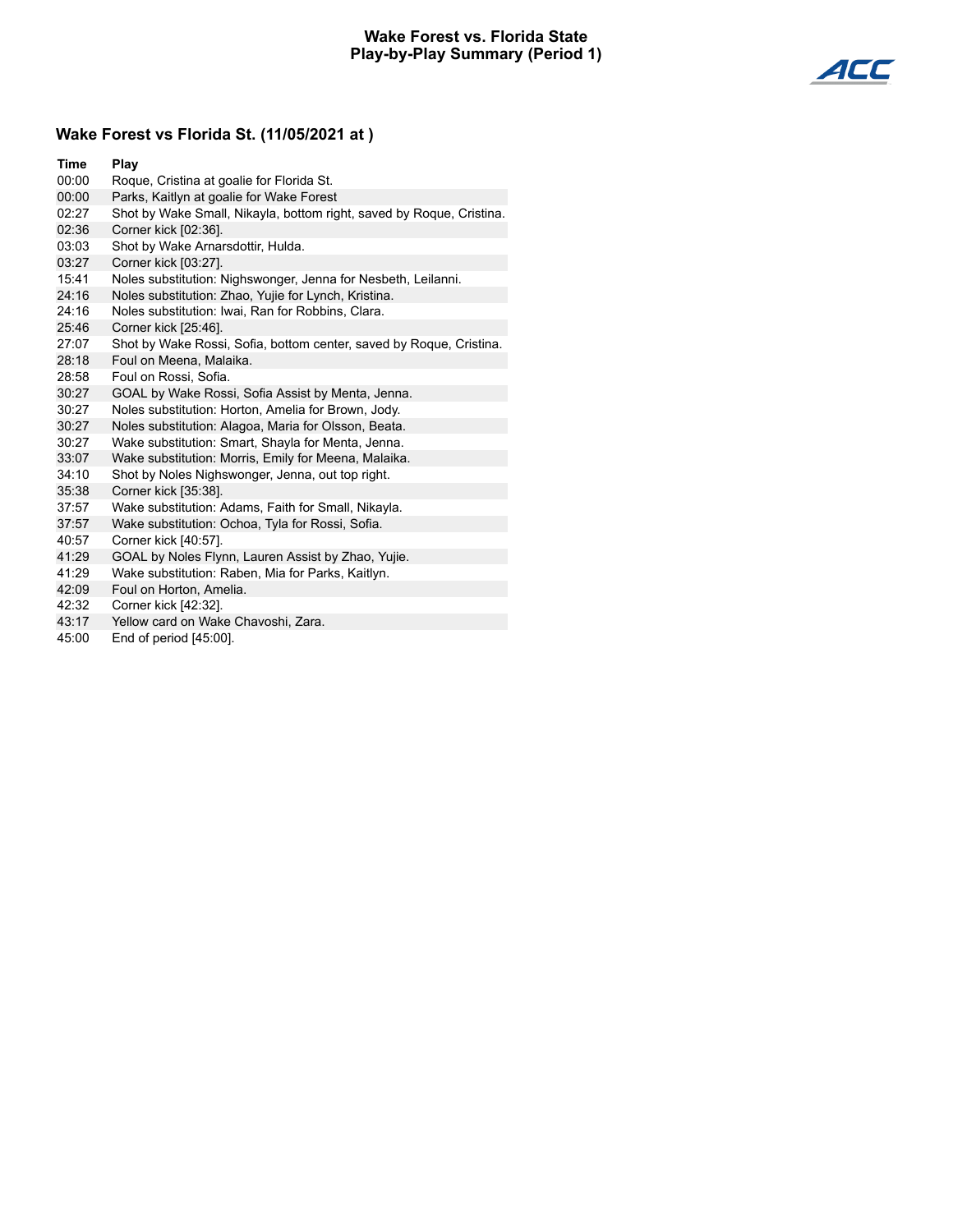#### **Wake Forest vs. Florida State Play-by-Play Summary (Period 2)**



# **Wake Forest vs Florida St. (11/05/2021 at )**

| <b>Time</b> | Play                                                                                                                                                                                                                                       |
|-------------|--------------------------------------------------------------------------------------------------------------------------------------------------------------------------------------------------------------------------------------------|
| 45:00       | Start of 2nd period [45:00].                                                                                                                                                                                                               |
| 45:00       | FOR Wake: , #16 Raben, Mia, #3 DeMarco, Giovanna, #4 Small, Nikayla, #7 Johnson, Kristin, #20 Smart, Shayla, #9 Menta, Jenna, #21<br>Brown, Ryanne, #24 Chavoshi, Zara, #25 Faircloth, Sophie, #10 Meena, Malaika, #28 Rossi, Sofia.       |
| 45:00       | FOR Noles: , #1 Roque, Cristina, #30 Olsson, Beata, #6 Howell, Jaelin, #8 Flynn, Lauren, #13 Nesbeth, Leilanni, #11 Pavlisko, Kirsten,<br>#2 Nighswonger, Jenna, #16 Carle, Gabby, #25 Madril, Emily, #10 Brown, Jody, #26 Robbins, Clara. |
| 45:00       | Noles substitution: Olsson, Beata for Zhao, Yujie.                                                                                                                                                                                         |
| 45:00       | Noles substitution: Nesbeth, Leilanni for Horton, Amelia.                                                                                                                                                                                  |
| 45:00       | Noles substitution: Brown, Jody for Iwai, Ran.                                                                                                                                                                                             |
| 45:00       | Noles substitution: Robbins, Clara for Alagoa, Maria.                                                                                                                                                                                      |
| 45:00       | Wake substitution: Small, Nikayla for Adams, Faith.                                                                                                                                                                                        |
| 45:00       | Wake substitution: Menta, Jenna for Morris, Emily.                                                                                                                                                                                         |
| 45:00       | Wake substitution: Meena, Malaika for Ochoa, Tyla.                                                                                                                                                                                         |
| 45:00       | Wake substitution: Rossi, Sofia for Arnarsdottir, Hulda.                                                                                                                                                                                   |
| 45:40       | Foul on Rossi, Sofia.                                                                                                                                                                                                                      |
| 47:27       | Foul on Brown, Jody.                                                                                                                                                                                                                       |
| 48:22       | Yellow card on Wake Small, Nikayla.                                                                                                                                                                                                        |
| 48:22       | Foul on Small, Nikayla.                                                                                                                                                                                                                    |
| 50:08       | Foul on Rossi, Sofia.                                                                                                                                                                                                                      |
| 51:45       | Shot by Noles Nighswonger, Jenna, top, saved by Raben, Mia.                                                                                                                                                                                |
| 52:33       | Offside against Florida St                                                                                                                                                                                                                 |
| 53:22       | Shot by Wake Rossi, Sofia, bottom right, saved by Roque, Cristina.                                                                                                                                                                         |
| 54:56       | Shot by Wake Smart, Shayla, out right.                                                                                                                                                                                                     |
| 57:56       | Corner kick [57:56].                                                                                                                                                                                                                       |
| 60:16       | Foul on Nesbeth, Leilanni.                                                                                                                                                                                                                 |
| 61:14       | Wake substitution: Arnarsdottir, Hulda for Meena, Malaika.                                                                                                                                                                                 |
| 62:04       | Noles substitution: Zhao, Yujie for Nesbeth, Leilanni.                                                                                                                                                                                     |
| 68:24       | Wake substitution: Meena, Malaika for Small, Nikayla.                                                                                                                                                                                      |
| 68:56       | Foul on Robbins, Clara.                                                                                                                                                                                                                    |
| 69:20       | Yellow card on Wake Arnarsdottir, Hulda.                                                                                                                                                                                                   |
| 69:20       | Foul on Arnarsdottir, Hulda.                                                                                                                                                                                                               |
| 69:22       | Noles substitution: Horton, Amelia for Brown, Jody.                                                                                                                                                                                        |
| 69:22       | Noles substitution: Nesbeth, Leilanni for Zhao, Yujie.                                                                                                                                                                                     |
| 70:02       | Foul on Menta, Jenna.                                                                                                                                                                                                                      |
| 71:45       | Foul on Horton, Amelia.                                                                                                                                                                                                                    |
| 73:42       | Shot by Noles Nesbeth, Leilanni, out right.                                                                                                                                                                                                |
| 74:32       | Wake substitution: Small, Nikayla for DeMarco, Giovanna.                                                                                                                                                                                   |
| 75:38       | Foul on Small, Nikayla.                                                                                                                                                                                                                    |
| 76:02       | Shot by Noles Nesbeth, Leilanni, out top right.                                                                                                                                                                                            |
| 76:21       | Noles substitution: Alagoa, Maria for Olsson, Beata.                                                                                                                                                                                       |
| 78:03       | Shot by Noles Horton, Amelia, out top.                                                                                                                                                                                                     |
| 82:04       | Noles substitution: Olsson, Beata for Horton, Amelia.                                                                                                                                                                                      |
| 84:50       | Shot by Noles Nesbeth, Leilanni.                                                                                                                                                                                                           |
| 84:58       | Corner kick [84:58].                                                                                                                                                                                                                       |
| 85:31       | Shot by Noles Alagoa, Maria, out right.                                                                                                                                                                                                    |
| 85:39       | Foul on Robbins, Clara.                                                                                                                                                                                                                    |
| 88:27       | Offside against Florida St                                                                                                                                                                                                                 |
| 90:00       | End of period [90:00].                                                                                                                                                                                                                     |